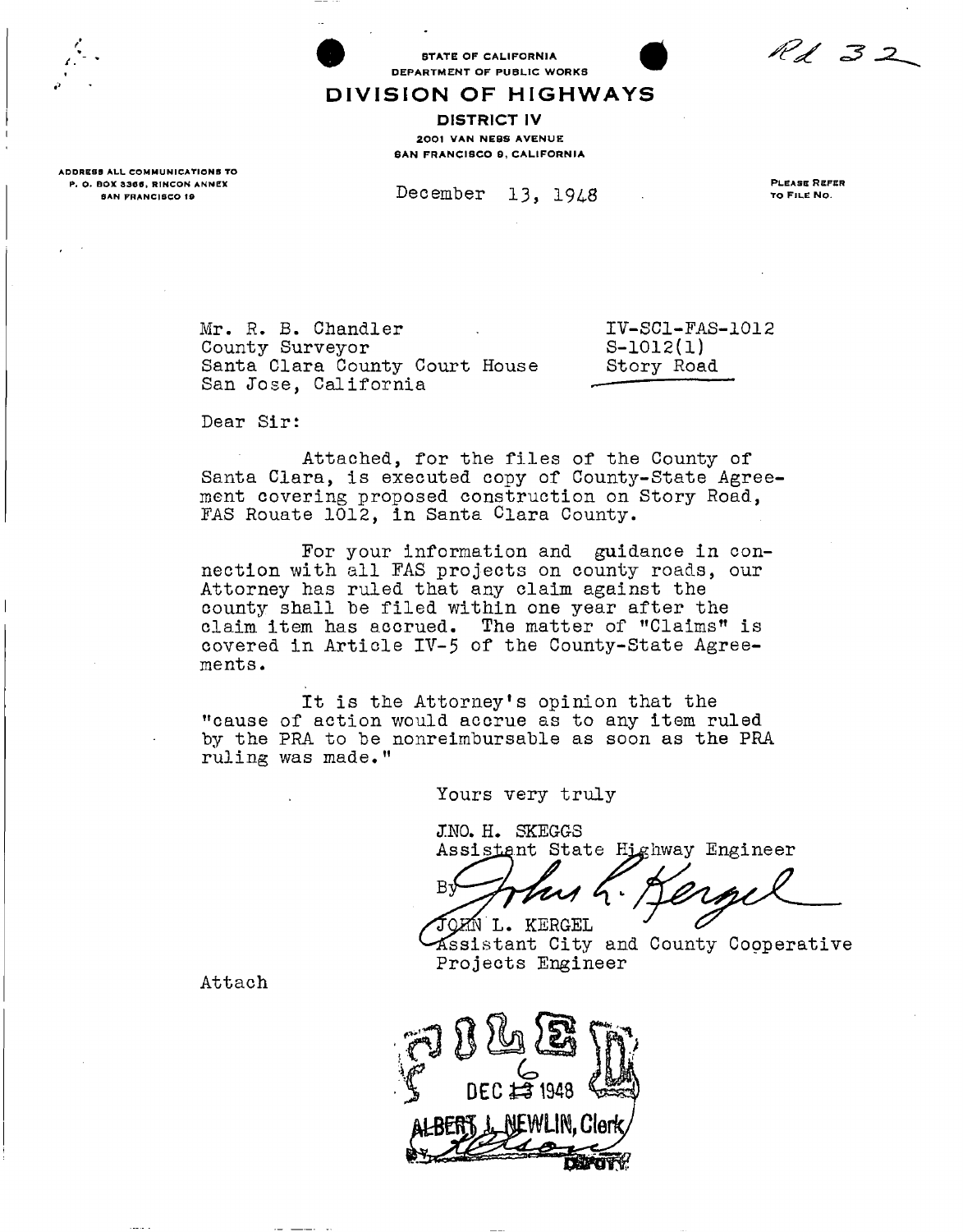## COUNTY-STATE AGREEMENT No. 5 FEDERAL AND SECONDARY ROADS

Santa Clara District County

Story Road MoLoughlin Ave. to White RoadFEDERAL PROJECT 9-1012(1)

THIS AGREEMENT, made in duplicate this  $\epsilon_{\text{min}}$  day of  $\eta_{\text{eq}}$  and  $\eta_{\text{eq}}$ .

by and between the COUNTY OF Senta Clara Clare State of California, hereinafter referred to as the "County," and the DEPARTMENT OF PUBLIC WORKS (Division of Highways) of the State of California, hereinafter referred to as the "Department."

### WITNESSETH:

It is agreed between the parties that the project or projects hereinafter described shall be constructed under and pursuant to the provisions of the County Highway Aid Act of 1945, and in accordance with the provisions of the attached Exhibits A. and B. which exhibits are hereby made a part of this agreement.

IN WITNESS WHEREOF, the parties have hereunto affixed their hands and seals the day and year first above written.

Approval Recommended:

Diservice-Bugineer<br>ASST. STATE HWY. ENG.

Engineer, Federal Secondary Roads

Approved as to Form and Procedure:

地球机能

5 Fenton

County of Santa Clara iskrict Nor 3 istrict Ωm Superw Su<del>ber</del>Visor District  $\overline{\sigma}$  . STATE OF CALIFORNIA DEPARTMENT OF PUBLIC **NORKS** DIVISION OF HIGHWAYS  $B_{\gamma}$ .

Deputy **State Highway Engineer**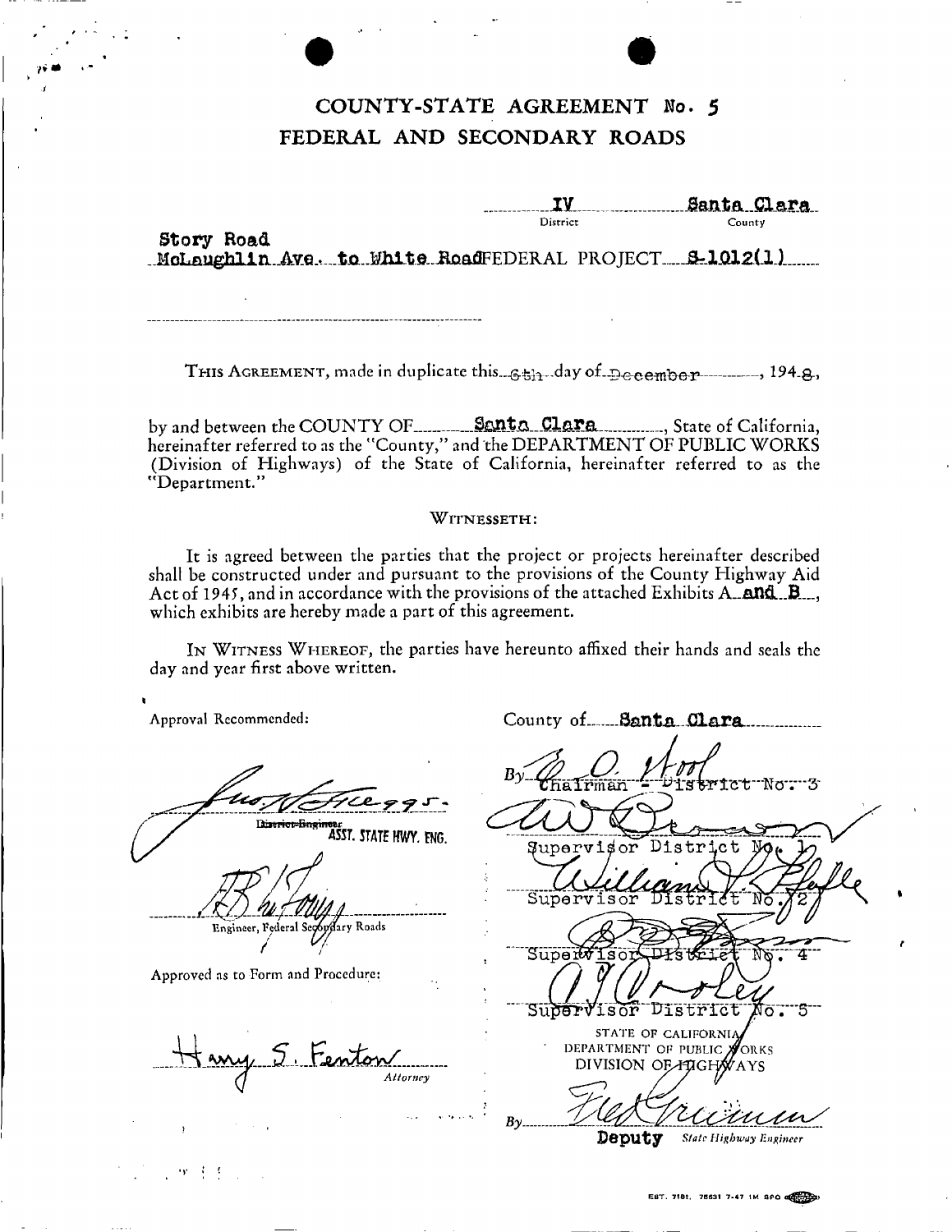### and the company of the control of the control of the  $\overline{\phantom{a}}$ **1997年1月17日 1月11日 1月11日**  $\mathcal{L}_{\text{max}}$  .

 $\mathcal{L}^{\text{max}}$  and  $\mathcal{L}^{\text{max}}$ 

 $\sim$  $\mathbb{R}^3$ 

 $\mathcal{L}^{\mathcal{L}}(\mathcal{L}^{\mathcal{L}})$  and  $\mathcal{L}^{\mathcal{L}}(\mathcal{L}^{\mathcal{L}})$  and  $\mathcal{L}^{\mathcal{L}}(\mathcal{L}^{\mathcal{L}})$  and  $\mathcal{L}^{\mathcal{L}}(\mathcal{L}^{\mathcal{L}})$  $\sim 200$  $\mathcal{A} \in \mathcal{A}$  .  $\mathcal{I}^{\mathcal{I}}$  , and  $\mathcal{I}^{\mathcal{I}}$  .

 $\sim 10^{11}$  km s  $^{-1}$  $\ddot{\phantom{a}}$ 

 $\label{eq:2} \mathcal{L}_{\text{max}} = \mathcal{L}_{\text{max}} = \mathcal{L}_{\text{max}} = \mathcal{L}_{\text{max}}$ 

 $\frac{1}{2}$  ,  $\frac{1}{2}$ e da  $\sim 10^{-1}$  $\begin{aligned} \mathbf{z}^{\prime} & = \mathbf{z}^{\prime} \\ \mathbf{z}^{\prime} & = \mathbf{z}^{\prime} \\ \mathbf{z}^{\prime} & = \mathbf{z}^{\prime} \\ \mathbf{z}^{\prime} & = \mathbf{z}^{\prime} \\ \mathbf{z}^{\prime} & = \mathbf{z}^{\prime} \\ \mathbf{z}^{\prime} & = \mathbf{z}^{\prime} \\ \mathbf{z}^{\prime} & = \mathbf{z}^{\prime} \\ \mathbf{z}^{\prime} & = \mathbf{z}^{\prime} \\ \mathbf{z}^{\prime} & = \mathbf{z}^{\prime} \\ \mathbf{z}^{\$  $\sim$  6  $\sim$  $\mathcal{L}_{\text{max}}$  and  $\mathcal{L}_{\text{max}}$  $\mathcal{L}_{\text{max}} = \mathcal{L}_{\text{max}}$  $\frac{1}{4\pi\epsilon^2}$  $\mathbb{R}^2$  $\mathcal{L}^{\text{max}}_{\text{max}}$  $\sim 100$  $\mathbb{R}^2$ 

 $\overline{\mathbb{C}}$  $\alpha \rightarrow 0$  $\label{eq:1} \mathcal{L}(\mathbf{x},\mathbf{y})=\frac{\mathcal{L}}{2\pi\epsilon}$  $\sim 100$ 

 $\sim 10^{11}$  km s  $^{-1}$ 

 $\frac{1}{2}$  ,  $\frac{1}{2}$ 

之主人员

 $\mathcal{O}(\mathcal{O}(\log n))$ 

 $\sim 10^{11}$  and  $\sim 10^{11}$ 

DEC 7 **1948 REC'D** 

DEC 11 1948 REC'D

 $\alpha_{\rm{max}}=1$  $\bar{\alpha}$  $\sqrt{2}$  $\sim$   $\sim$  $\mathbf{A}^{(i)}$  and  $\mathbf{A}^{(i)}$  are  $\mathbf{A}^{(i)}$  . Then  $\mathbf{A}^{(i)}$ 

t og

 $LS 6 W$ **8 030 8%1**  $\label{eq:2} \frac{1}{\sqrt{2}}\left(\frac{1}{\sqrt{2}}\right)^2\left(\frac{1}{\sqrt{2}}\right)^2\left(\frac{1}{\sqrt{2}}\right)^2.$  $\ddot{\phantom{a}}$ 

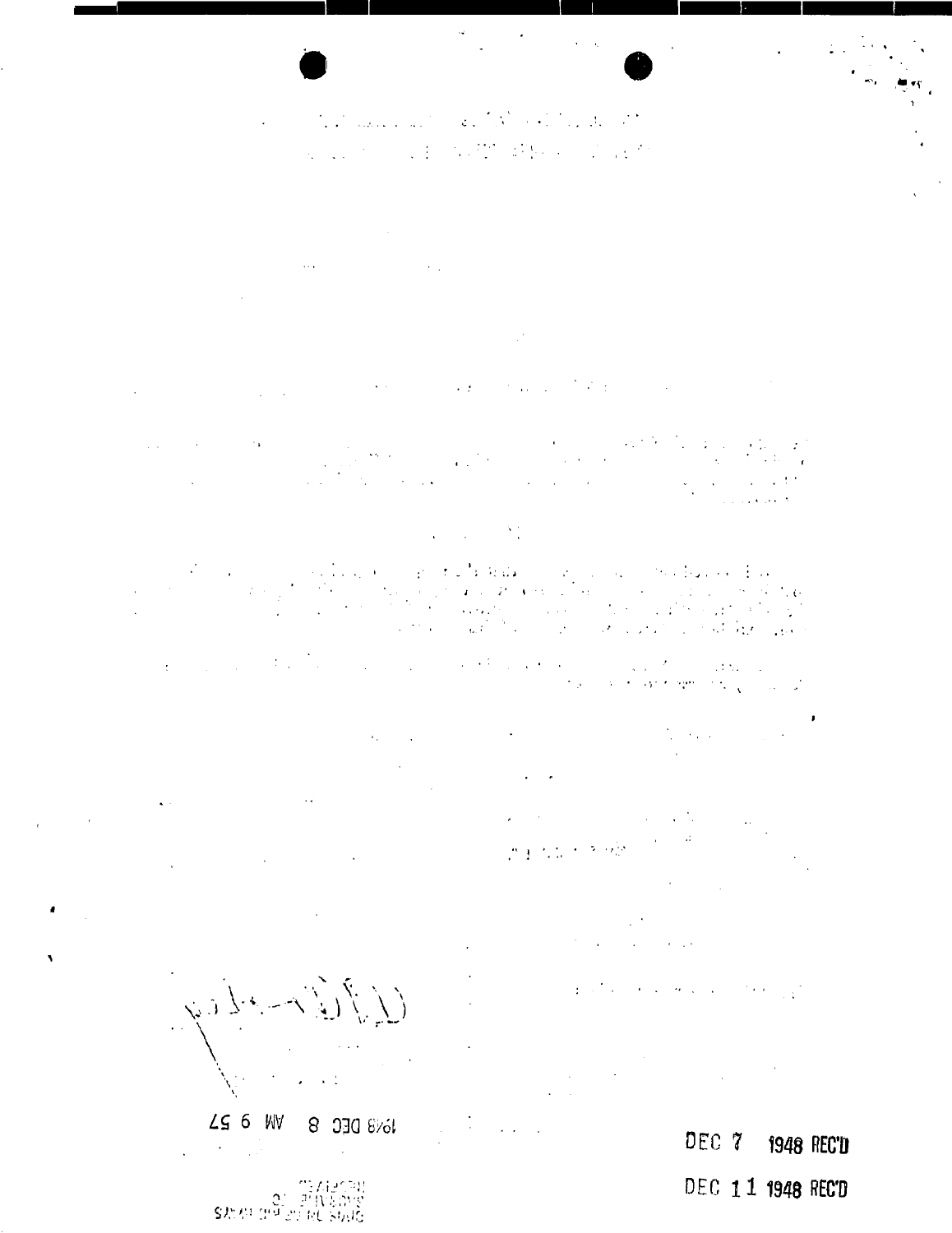Article I. This agreement is made in the light of the following facts and circumstances:<br>1. Under the provisions of the Federal-Aid Highway Act of 1944 certain funds are authorized to be appro-<br>priated for expenditure on a

project.<br>
2. Under the provisions of the California "County Highway Aid Act of 1945," funds were appropriated to<br>
be expended by the "Department" to pay the State's share of construction costs, for county road projects upo

county highway projects.<br>THEREFORE, in consideration of the premises herein contained, the parties agree as follows:

**Article II.** Cooperation with the United States.

1. It is recognized that this agreement is made and the work pending is to be performed in the consummation<br>of a program and the execution of a law of the United States of America and the rules and regularions of the Celer

### **MAINTENANCE**

The Federal Aid Act requires that the maintenance of projects constructed thereunder shall be the responsi-<br>bility of the State and that a project previously improved with the "Domaty" proposes to provide maintenance by an

the B thereto<br>
the United States.

### **Article III.** Control of Work.

### **RIGHT OF WAY**

The furnishing of rights of way as provided for herein includes, in addition to all real property required for<br>the improvement free and clear of obstructions and encumbrances, the payment of damages to real property not<br>ac

by the County.<br>awarded until understood that a contract for the construction of this project or any portion thereof can not be<br>awarded until the necessary right of way has been made available.<br>3. The "County" will furnish

available to him for the orderly prosecution of the work.

Preliminary Engineering—The term "preliminary accounted" ENGINEERING<br>
including int not restricted to, preliminary surveys and report, interactiony work, soil investigation, preparation of<br>
plumary construction Engineerin

### **AWARD OF CONTRACT**

Actual construction work will be performed by contract. The "Department" will make the final preparation<br>for advertising, will advertise and award the contract and will make payments to the contractor as the same

become due.<br>Frior to advertising for bids the County and the Department must agree on an engineer's estimate as to<br>the estimated cost of the project. No contract for an amount in excess of said engineer's estimate as to<br>un

### **Article IV.** Spccial Covenants.

1. County will, within 10 days after bid opening, either request the Department to perform necessary<br>construction engineering or notify the Department that the County will handle such construction engineering.<br>In the event

been or will be paid by the County Prom times other than those provided by the Federal Aid Highway Act of 1944<br>or the County Highway Act of 1944<br>and Construction Engineering. The construction engineering is included in the

In the event that such claims are submitted and the Public Roads Administration and State Attorneys rule<br>such claims can not be paid by the model by the "Federal Aid Highway Act of 1944" or the "County Highway<br>Aid Act of 1

#### **Article V.**

Tn case of conflict between any of the provisions contained in Exhibits A and B, the provisions of Exhibit B shall govern.

 $\mathcal{L}^{\text{max}}$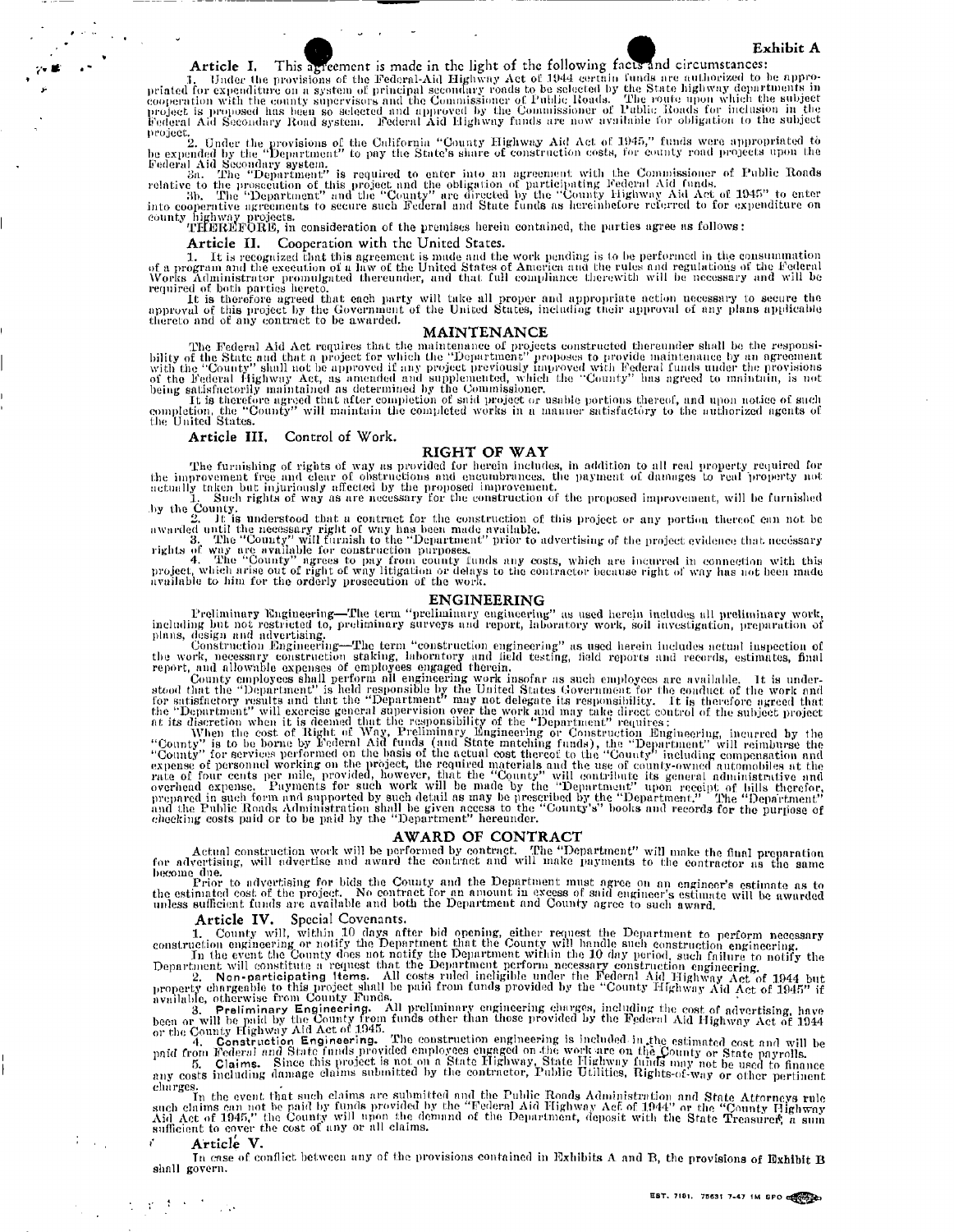# DEC 11 1948 REC'D

#### $\sigma$  $0!!$ **SAMARGIE PO NOISIARE**  $\gamma\gamma$  $\sim 10$

部理理 DEC 7 1948 REC'D

# TO 2018 BLC 8 DJG 8161

Λ,

 $\frac{1}{2} \frac{d}{dt}$ 

 $\mathcal{L}^{\text{max}}$  $\sim 10^7$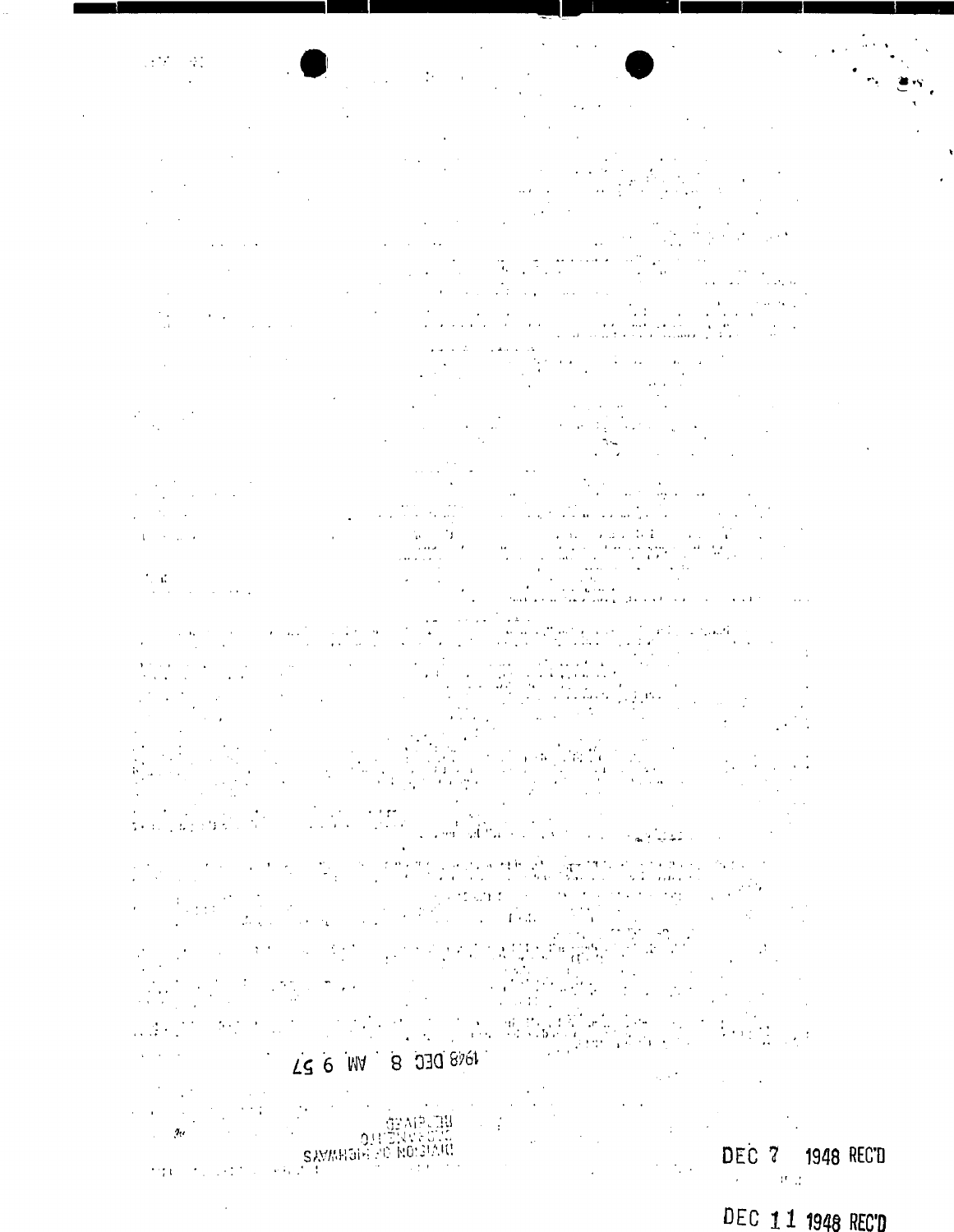Artlole VI - Location of Project & Brief Description of Work

On approved Federal-aid Secondary Route 1012 in Santa Clara County, covering proposed construction between McLaughlin Avenue and White Road, length 2.46 miles.

## Article VII - Funds

1. The estimated cost of the project as covered by this agreement is:

| Advertising                                         |              | Paid by County |
|-----------------------------------------------------|--------------|----------------|
| Contract Items, road                                | \$93,192.50  |                |
| Supplemental Work                                   | 5,000.00     |                |
| Traffic<br>\$1,000                                  |              |                |
| Obstructions<br>-500                                |              |                |
| 2,500<br>Side Ditches<br>Culv.extends 1ons<br>1,000 |              |                |
| Subtotal                                            |              |                |
|                                                     | \$98,192.50  |                |
| Contingencies                                       | 4,907.50     |                |
| Subtotal                                            | \$103,100.00 |                |
| Engineering                                         | 10,500.00    |                |
| Subtotal                                            | \$113,600.00 | 113,600.00     |
| TOTAL                                               |              | \$113,600.00   |

This project will be financed as follows:

|              | FAS and State matching funds | \$55,390.55  |
|--------------|------------------------------|--------------|
| County Funds |                              | 58,209.45    |
|              | Total                        | \$113,600.00 |

2. Under the provisions of the County Highway Aid Act of 1945, the following funds have been allocated to Santa Clara County:

|                                                  | FAS & State Funds County Funds |           |
|--------------------------------------------------|--------------------------------|-----------|
| Allocated                                        | \$585.407.00                   | \$        |
| Tentatively Obligated                            |                                |           |
| S-992(1), Leavesley-Ferguson                     | 182, 211.29                    |           |
| $SL1000(1)$ , Stevens Creek<br>Unit 1            | 65, 309.33                     |           |
| $3-1159(2)$ , 4th St. Ext.                       | 66,495.83                      |           |
| $5-1000(1)$ , Stevens Creek<br>Unit <sub>2</sub> | 216,000.00                     |           |
| $5-1012(1)$ , Story Road                         | 55,390.55                      | 58,209.45 |

The actual funds for the Droject will be set up after the contract is awarded on the basis of contract prices.

*ihM mt i\* . J w>* 

DEC V 1948 RC2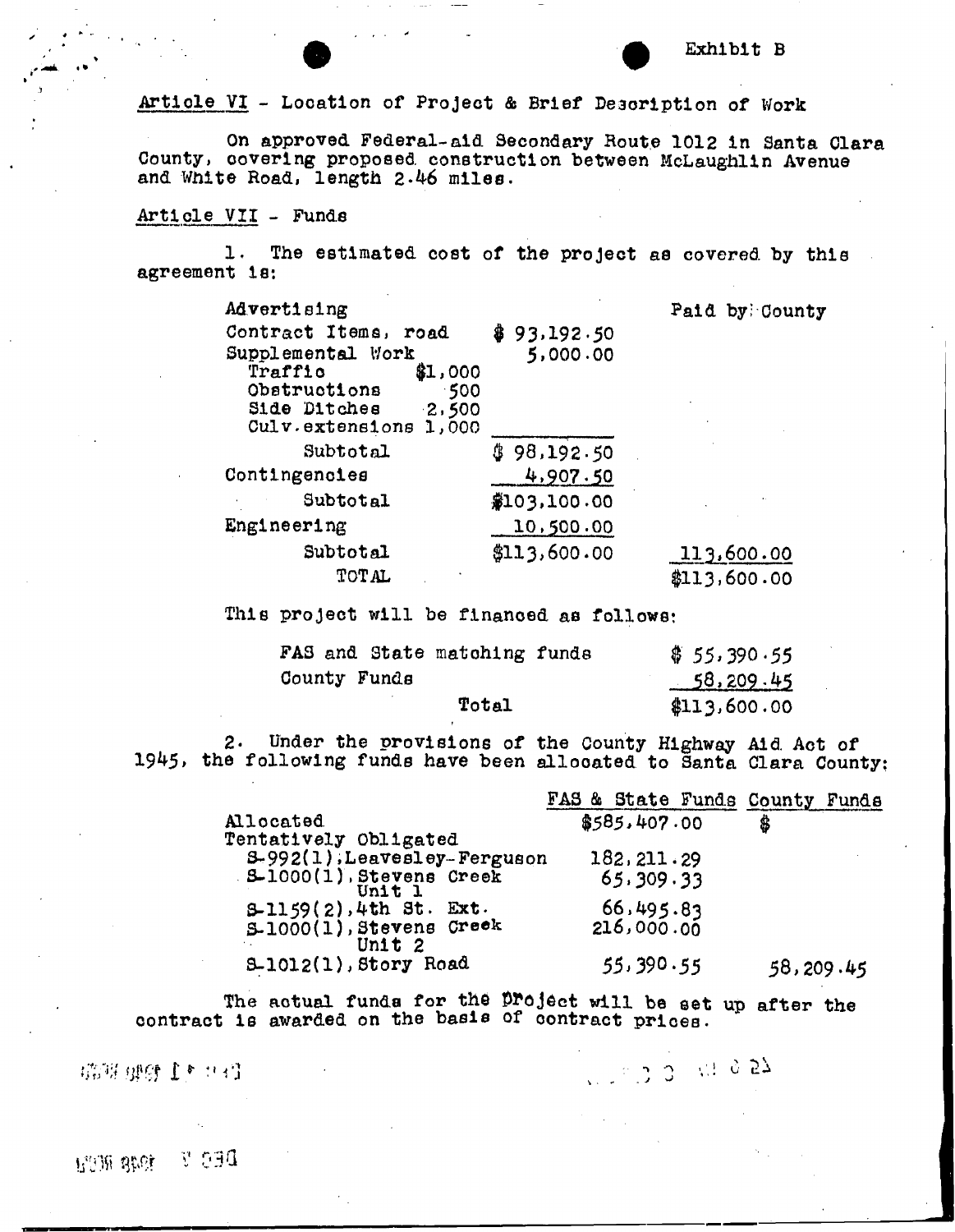#### $\label{eq:2.1} \mathcal{L}(\mathcal{L}^{\mathcal{A}}_{\mathcal{A}}(\mathcal{L}^{\mathcal{A}}_{\mathcal{A}}(\mathcal{L}^{\mathcal{A}}_{\mathcal{A}}(\mathcal{L}^{\mathcal{A}}_{\mathcal{A}}(\mathcal{L}^{\mathcal{A}}_{\mathcal{A}}(\mathcal{L}^{\mathcal{A}}_{\mathcal{A}}(\mathcal{L}^{\mathcal{A}}_{\mathcal{A}}(\mathcal{L}^{\mathcal{A}}_{\mathcal{A}}(\mathcal{L}^{\mathcal{A}}_{\mathcal{A}}(\mathcal{L}^{\mathcal{A}}_{\mathcal{A}}(\mathcal{L$  $\mathcal{O}(\mathcal{O}(\log n))$  $\mathcal{N}(\mathcal{A})$  ,  $\mathcal{N}(\mathcal{A})$  $\sim 10^7$

 $\epsilon_{\rm{max}}$  $\label{eq:2} \mathcal{L}_{\mathcal{A}}(\mathcal{L}_{\mathcal{A}}(\mathcal{L}_{\mathcal{A}})) = \mathcal{L}_{\mathcal{A}}(\mathcal{L}_{\mathcal{A}}(\mathcal{L}_{\mathcal{A}}))$  $\mathcal{L}$  $\mathcal{L}$ 

 $\mathcal{L}^{\text{max}}_{\text{max}}$  , where  $\mathcal{L}^{\text{max}}_{\text{max}}$ 

 $\frac{1}{2} \sum_{i=1}^n \frac{1}{2} \frac{1}{2}$ 

Contractor of the Contractor ina.<br>Tinggal sa sa ba  $\mathcal{E}=\mathcal{E}^{\text{max}}_{\text{max}}$  ,  $\mathcal{E}^{\text{max}}_{\text{max}}$ 

 $\sim$   $\sqrt{2}$   $\sim$  $\mathcal{F}(\mathcal{F},\mathcal{F})$  ,  $\mathcal{F}$  $\alpha=1$  $\chi^2 \to \pi^0 \pi^0 \gamma$  $\epsilon > \epsilon$  )  $\sim$  $\epsilon_{\rm x}$  are  $\mathcal{L}_{\rm{in}}$  $\mathcal{L}^2$  , and  $\mathcal{L}^2$ **STAR**  $\pm 0.014$  and  $\pm 0.01$  $\mathcal{L}_\mathrm{m}$  ).  $\mathcal{L}^{\mathcal{A}}_{\mathcal{A}}$  and  $\mathcal{L}^{\mathcal{A}}_{\mathcal{A}}$  and  $\mathcal{L}^{\mathcal{A}}_{\mathcal{A}}$  and  $\mathcal{L}^{\mathcal{A}}_{\mathcal{A}}$  $\partial_{\alpha} \mathcal{F} = \mathcal{F}(\mathcal{F}^{\alpha}_{\alpha})$  , where  $\mathcal{F}^{\alpha}_{\alpha}$  is the contribution of  $\sim 2.66\times 10^{-4}$ 

 $\mathcal{O}(\mathcal{E}_{\mathcal{A}})$  $\frac{1}{2}$  ,  $\frac{1}{2}$  ,  $\frac{1}{2}$ 

 $\mathcal{A}=\{A_1,\ldots,A_n\}$  . The contribution of  $\mathcal{A}=\{A_1,\ldots,A_n\}$  $\sim 1$  $\sim 0.1$  $\Lambda$ 

 $\lambda_{\rm{max}}=2.5$  $\mathcal{L}(\mathcal{L}^{\text{max}})$  $\mathcal{A}=\mathcal{A}^{\prime}$  , and  $\mathcal{A}^{\prime}=\mathcal{A}^{\prime}$  , and

 $\mathcal{A}=\{x_1,\ldots,x_n\}$ 

 $\mathcal{I}_{\text{NLO}}$  and  $\mathcal{I}_{\text{NLO}}$  $\sim 10^{14}$  M  $_{\odot}$  $\sim$   $\sim$ 

 $\zeta$  ,  $\gamma$  $\mathcal{L}(\mathcal{L})$  ,  $\mathcal{L}(\mathcal{L})$  $\mathcal{L}^{\text{eff}}$ 

 $\mathcal{L}(\mathcal{A})$  and  $\mathcal{L}(\mathcal{A})$  $\mathcal{A}^{\text{max}}_{\text{max}}$  $\label{eq:2} \begin{array}{c} \alpha_1^2 \rightarrow \alpha_2 \\ \beta_1^2 \rightarrow \beta_2^2 \rightarrow \beta_1^2 \end{array}$  $\bar{\Omega}$  $\mathcal{A}$  and  $\mathcal{A}$  and  $\hat{\mathcal{A}}$  $\mathcal{L} = \{ \mathcal{L}_1, \ldots, \mathcal{L}_n \}$ 

10 vd B DEC 8 DN 8 23

DEC 11 1948 REC'D

 $\mathsf{SPPV}(\mathsf{ep}(\widehat{\mathfrak{J}}))$ 

 $\overline{1}$ 

DEC 7 1948 REC'D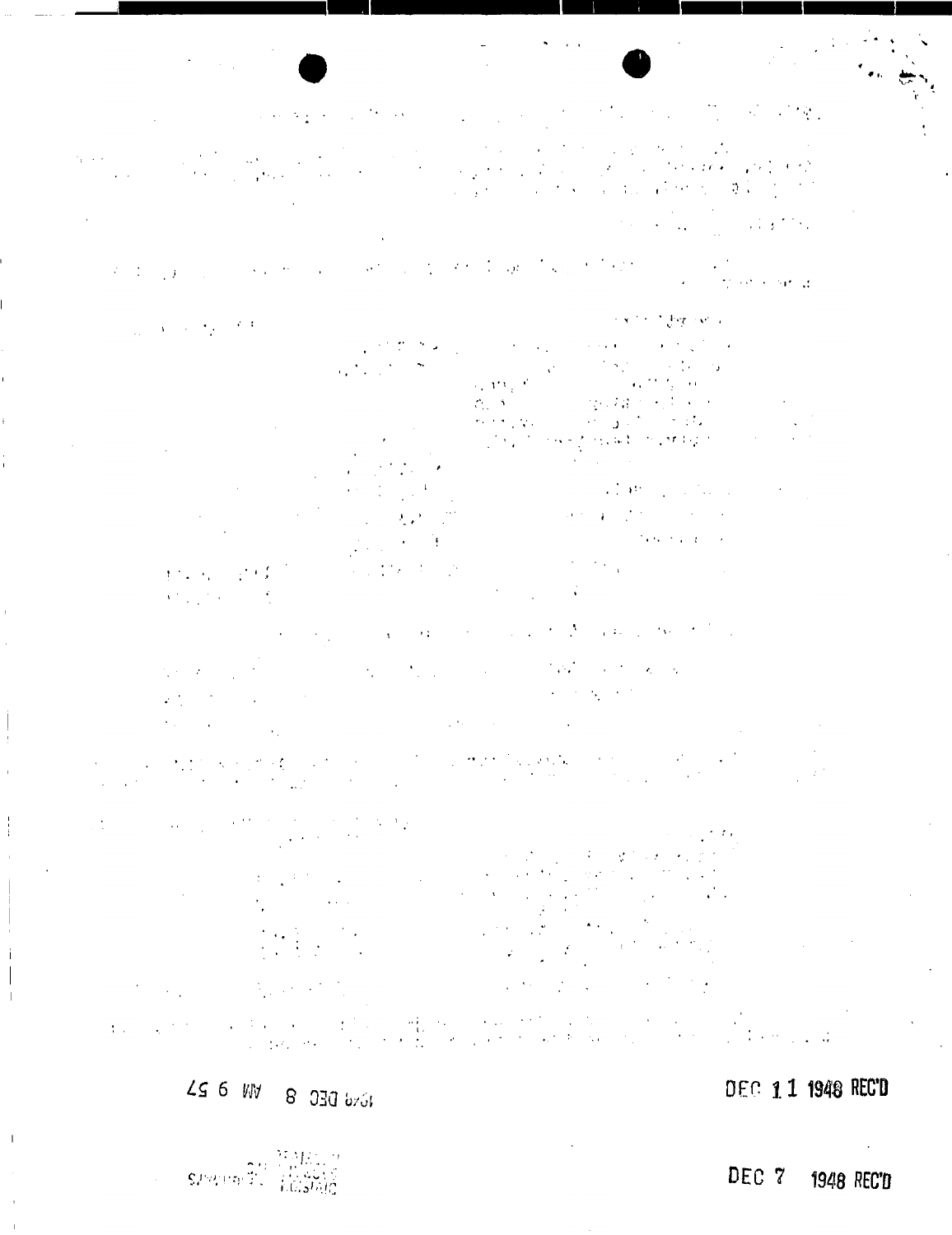

## Article VIII - Special Covenants

1. Laboratory costs properly chargeable to the project will be reimbursed in whole with funds provided by the County Highway Aid Act of 1945, or County Funds.

- 2 -

2. On the basis of this agreement the county will deposit  $$58,209.45$  in county or other funds to assist in financing. Such funds will be deposited prior to award of contract.

3\* All balances in FAS and State matching funds remaining after financing work covered by County-State Agreements Nos. 1, 2, 3 and 4 shall be used to finance this project, and any savings in oost of work covered by this agreement shall be credited to County funds. After payment of final voucher by the Public Roads Administration any balancea in county funds will be reverted to the County.

Ž.

*Zti* NfSf *U:* "33

RAP SET ?  *&*